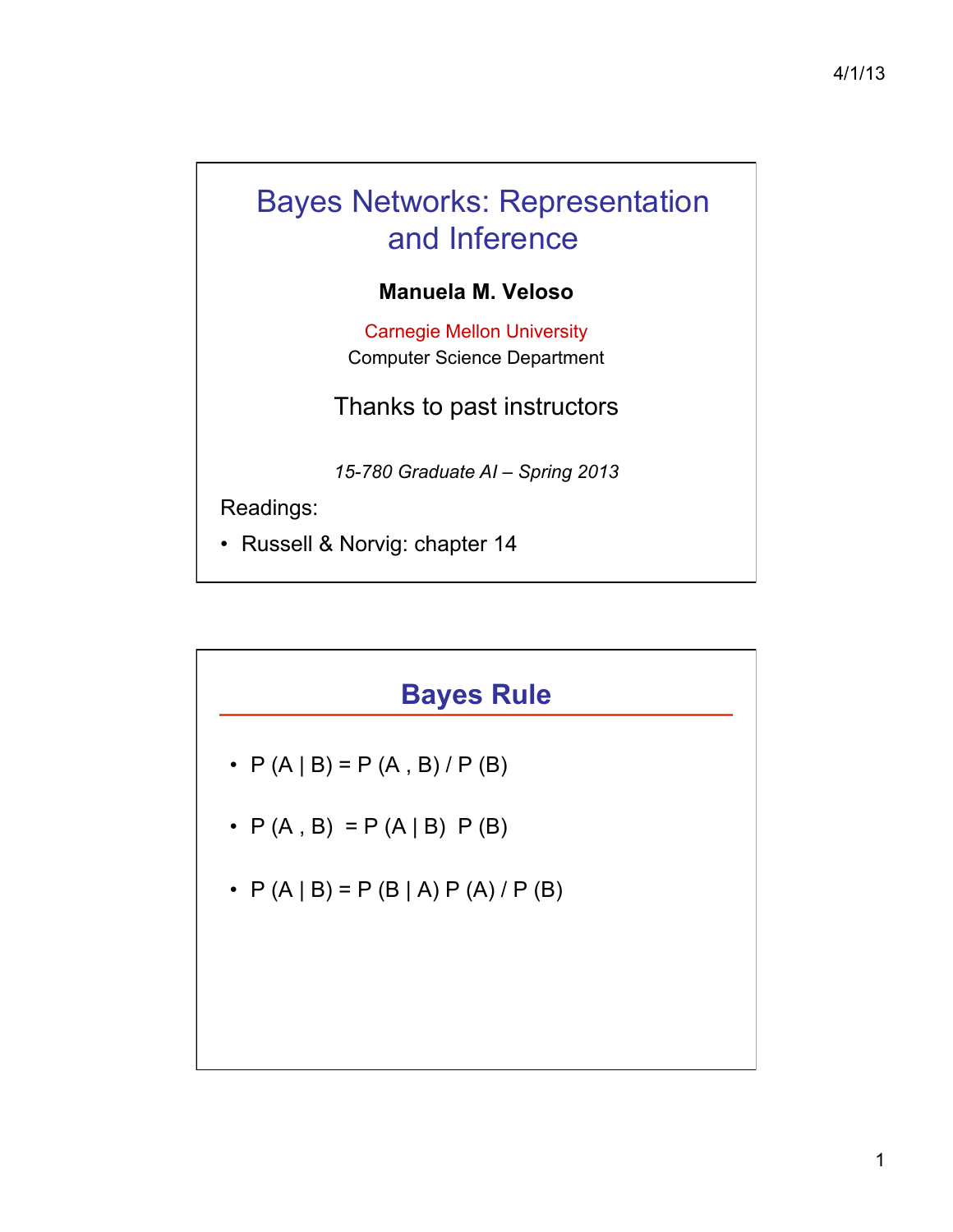| Liked<br>movie | Slept in<br>movie | Rain | P     | $P$ (slept) = 0.5                                                                                                                         |
|----------------|-------------------|------|-------|-------------------------------------------------------------------------------------------------------------------------------------------|
| 1              | 1                 | 1    | 0.05  | $P$ (slept   rain = 1) = 0.5                                                                                                              |
| 1              | 0                 | 1    | 0.1   |                                                                                                                                           |
| 0              | 0                 | 1    | 0.025 | <b>Additional knowledge</b><br>(about Rain) does not<br>change the estimate:<br>the two random variables -<br><b>Slept and Rain - are</b> |
| 0              | 1                 | 1    | 0.075 |                                                                                                                                           |
| 1              | 1                 | 0    | 0.15  |                                                                                                                                           |
| 1              | 0                 | 0    | 0.3   |                                                                                                                                           |
| 0              | 0                 | 0    | 0.075 |                                                                                                                                           |
| 0              | 1                 | 0    | 0.225 |                                                                                                                                           |
|                |                   |      |       | independent.                                                                                                                              |

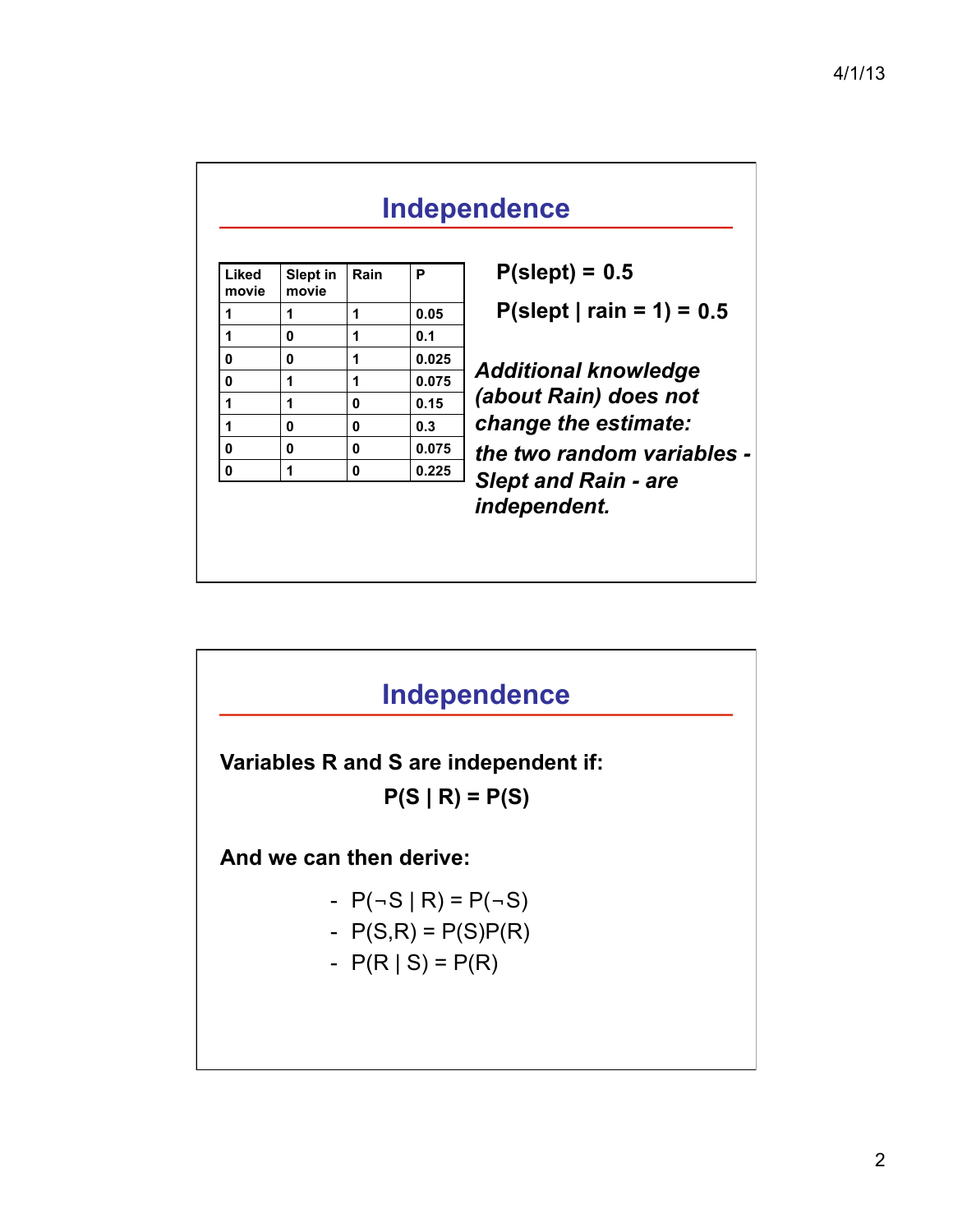

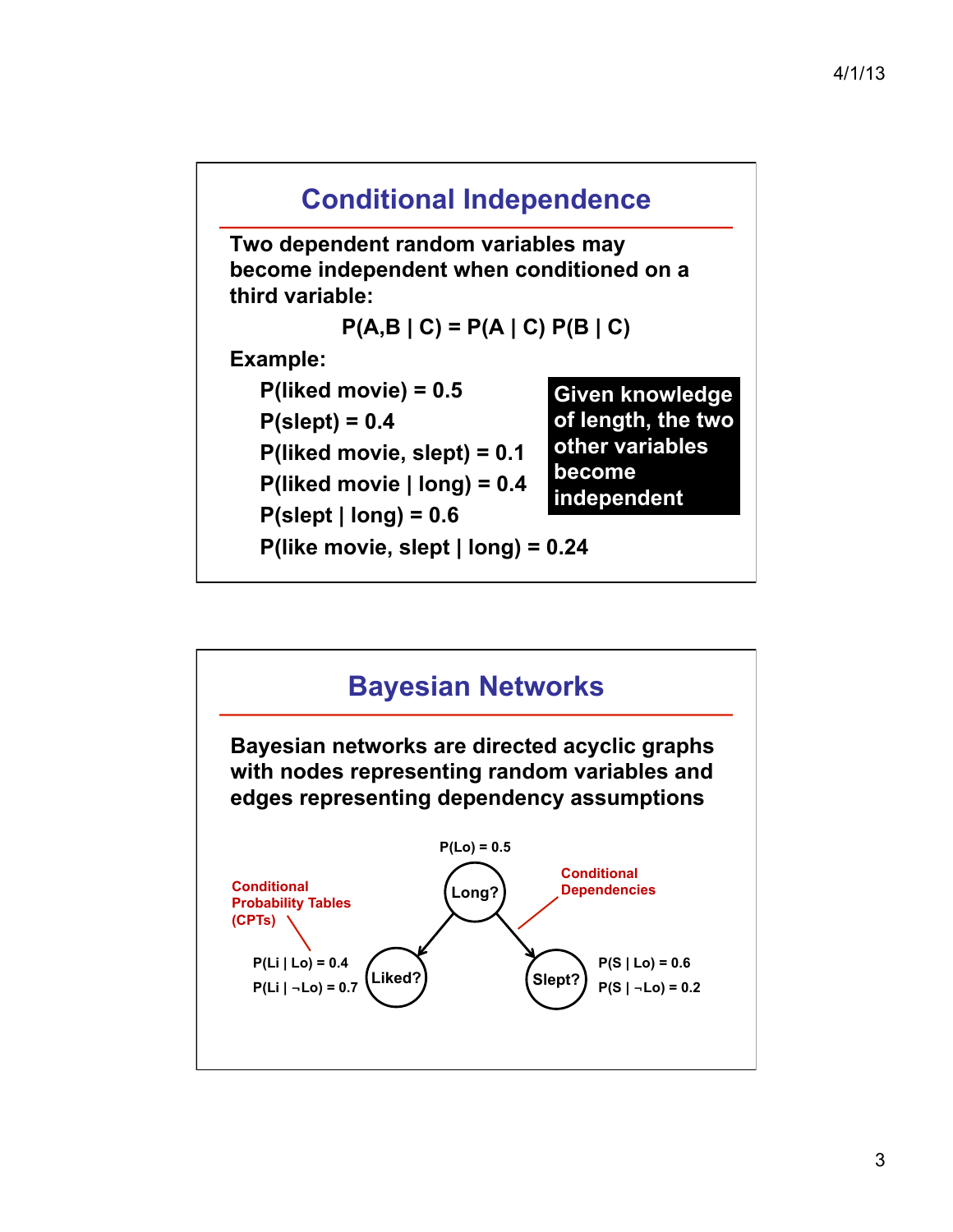## **Constructing a Bayesian Network**

- Step 1: Identify the random variables
- Step 2: Determine the conditional dependencies
- Step 3: Populate the CPTs



An alarm system:

- B Did a burglary occur?
- E Did an earthquake occur?
- A Did the alarm sound off?
- M Mary calls
- J John calls

How do we construct the network for this problem with these 5 random variables?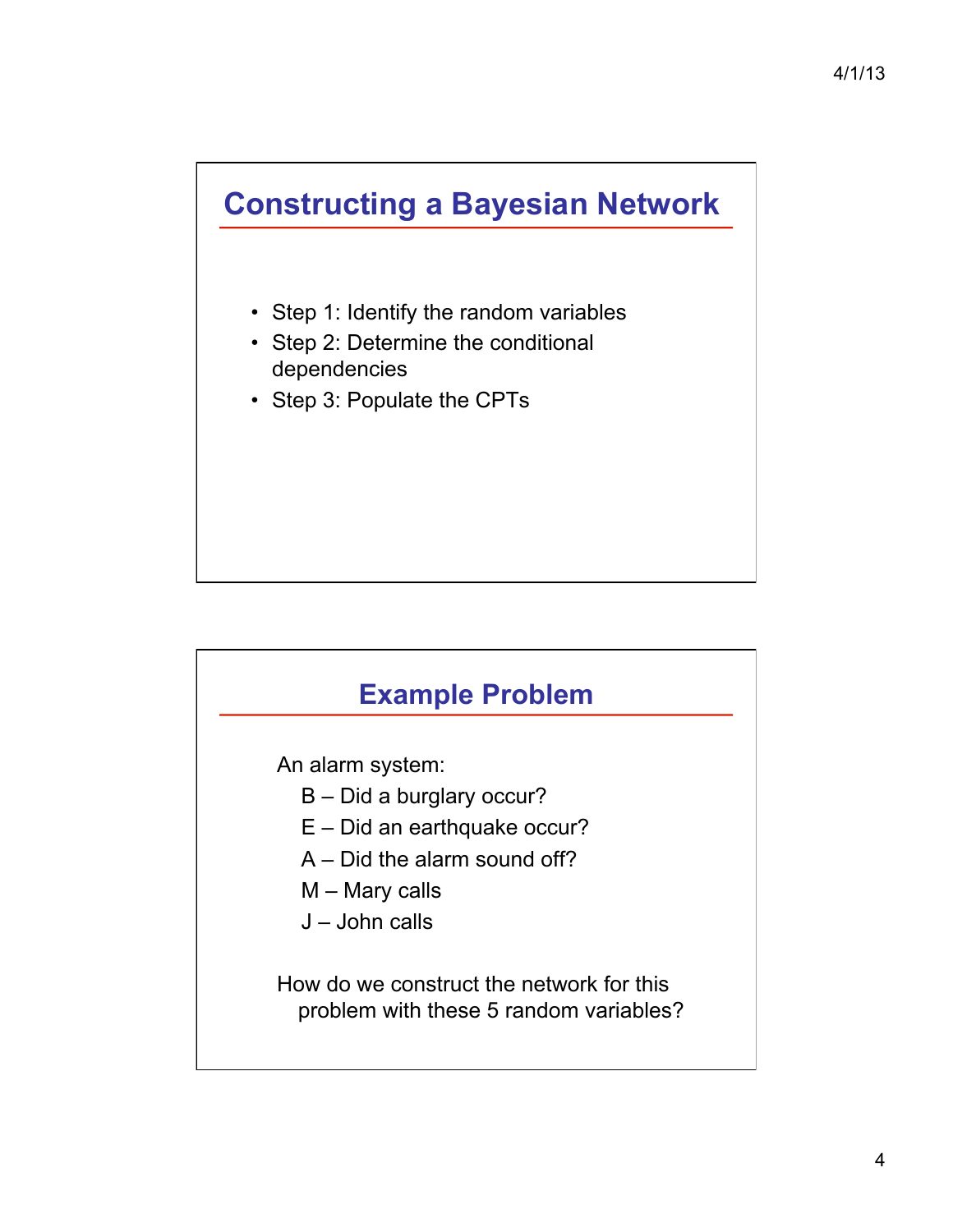### **Factoring Joint Distributions**

We can try to get *conditional dependencies of one variable on others (to represent graphically as earlier).* 

Using the chain rule we can always *factor* a joint distribution:

 $P(A,B,E,J,M) =$  $P(A | B, E, J, M) P(B, E, J, M) =$  $P(A | B, E, J, M) P(B | E, J, M) P(E, J, M) =$  P(A | B,E,J,M) P(B | E,J,M) P(E | J,M) P(J,M) = P(A | B,E,J,M) P(B | E,J,M) P(E | J,M)P(J | M)P(M)

Example: Variables ordered alphabetically. Other orderings fine too.

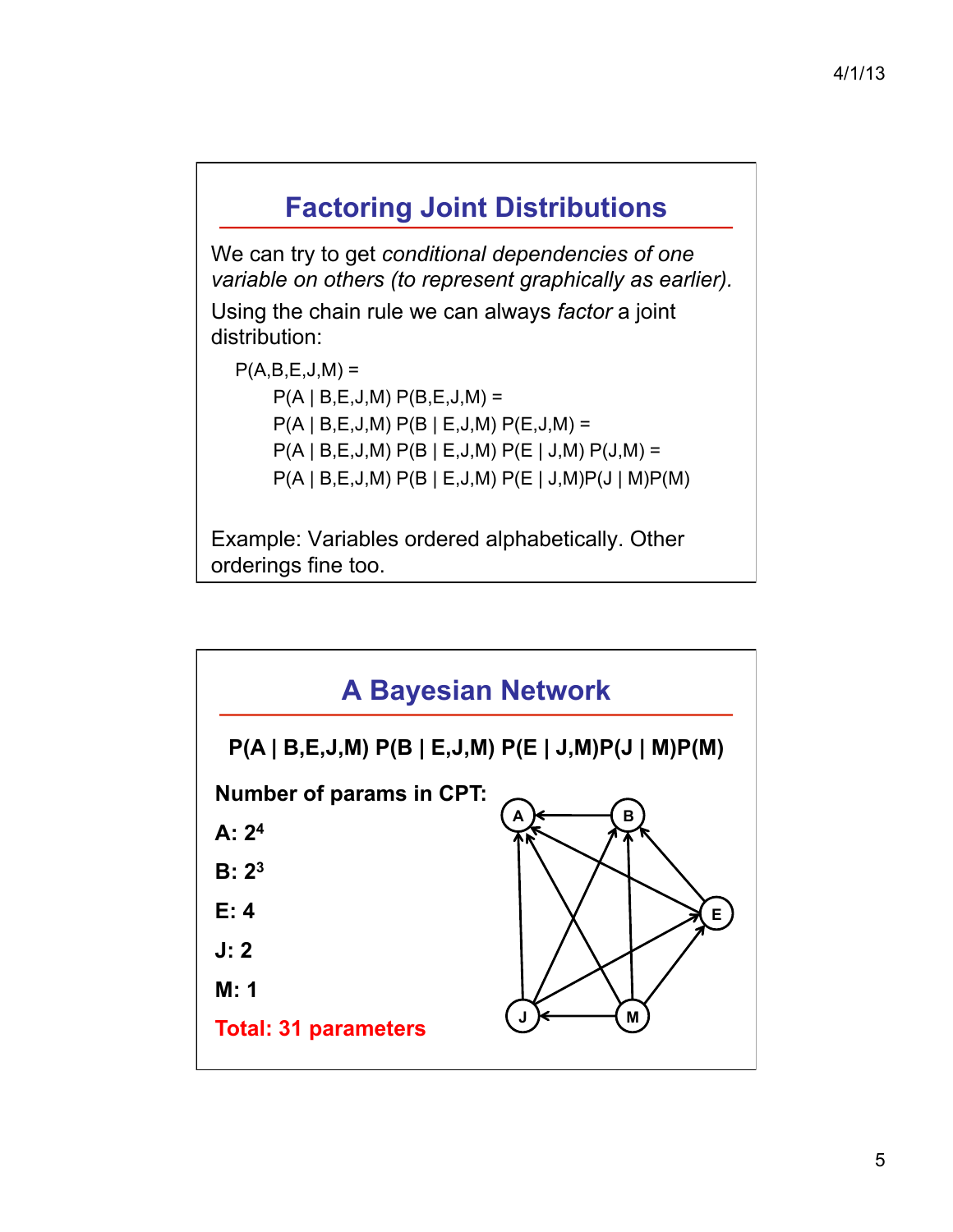

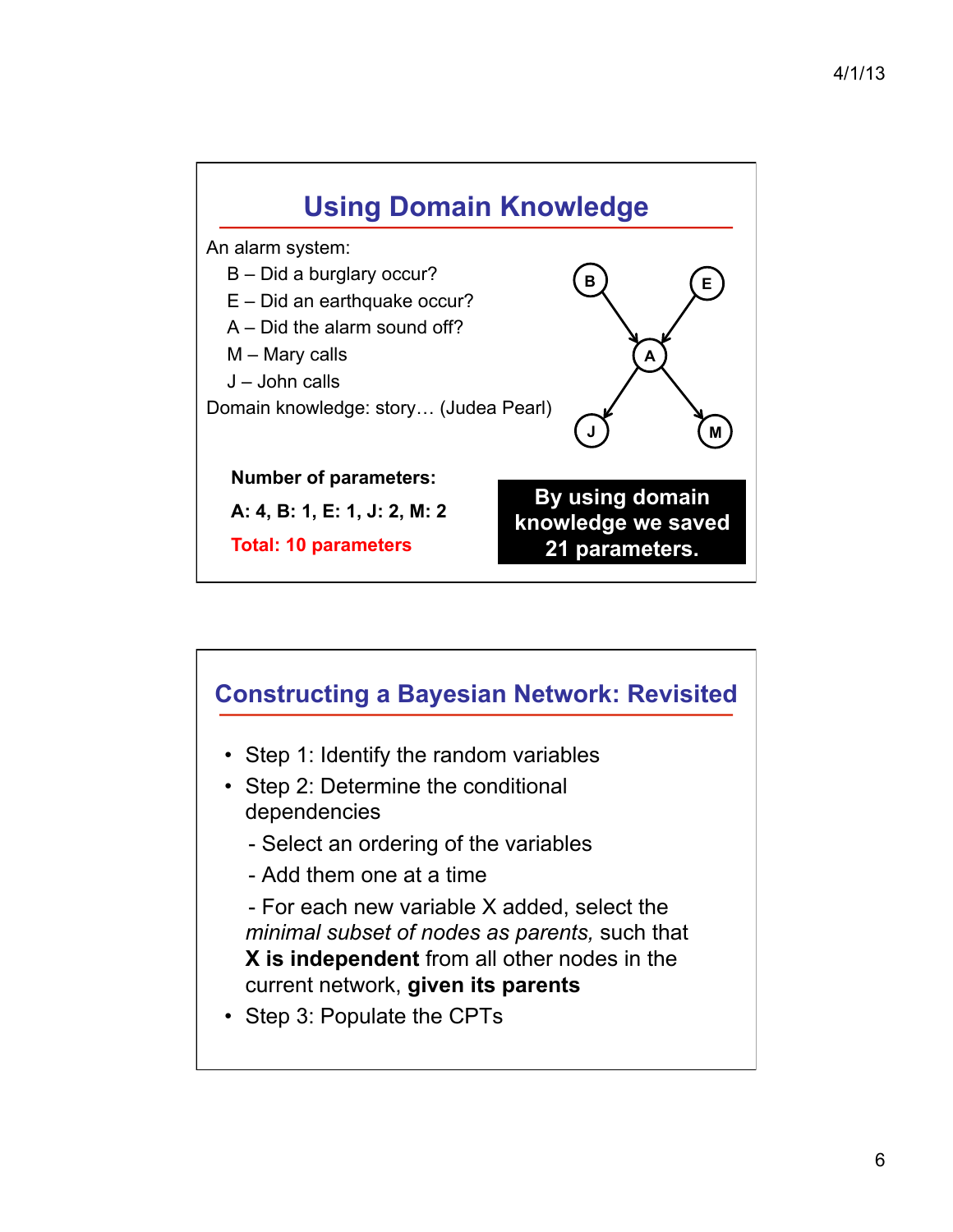

# **Bayesian Network Inference**  • Given a network, we want to INFER values for all sorts of unobserved variables or joint variables, or conditional variables – anything! • For example, in our previous network the only observed variables are the *phone calls* from John and Mary. However, what we are really interested in is the *value of the variable burglary, given our observations.*  • INFERENCE: for example:  $P(B | J, \neg M)$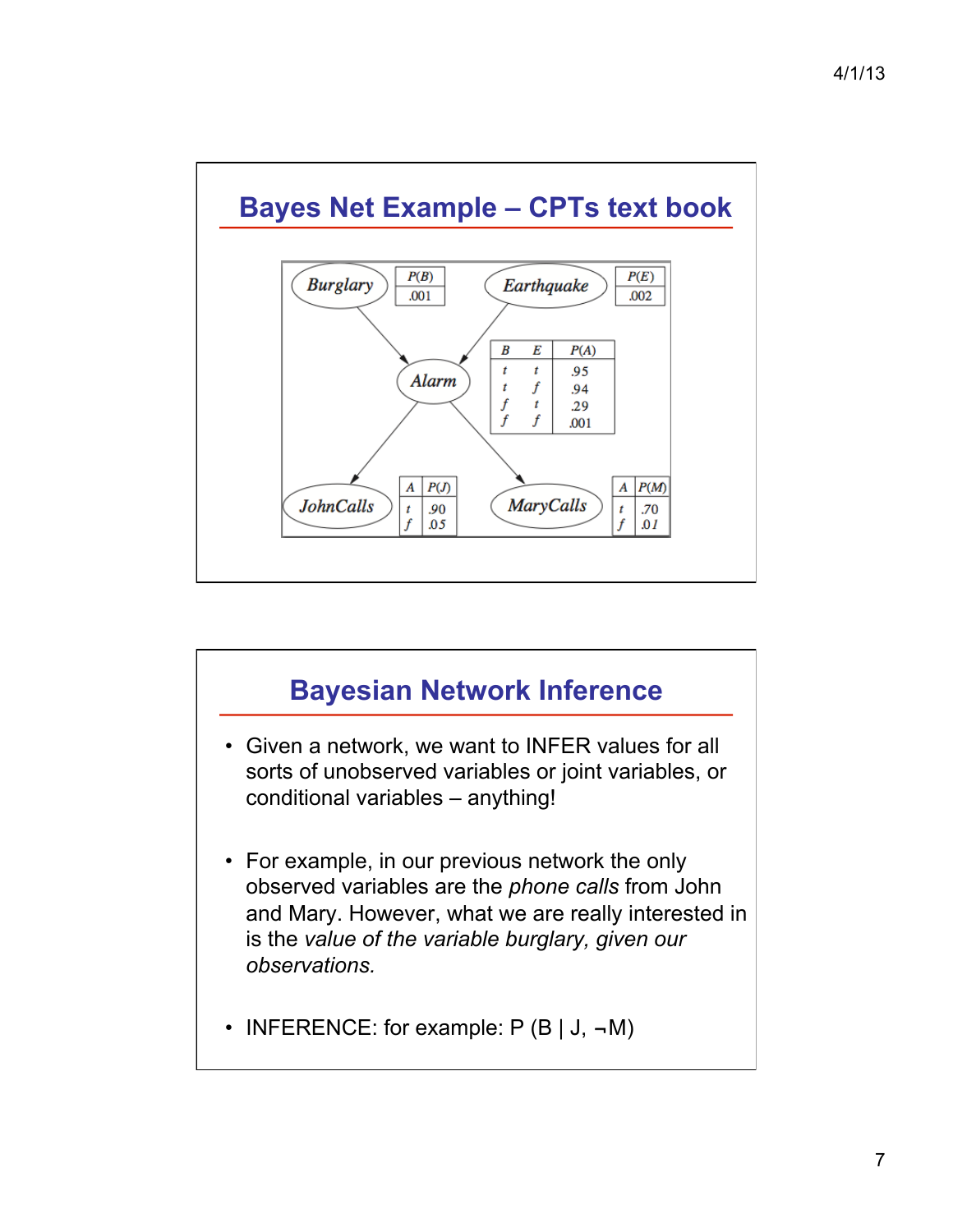

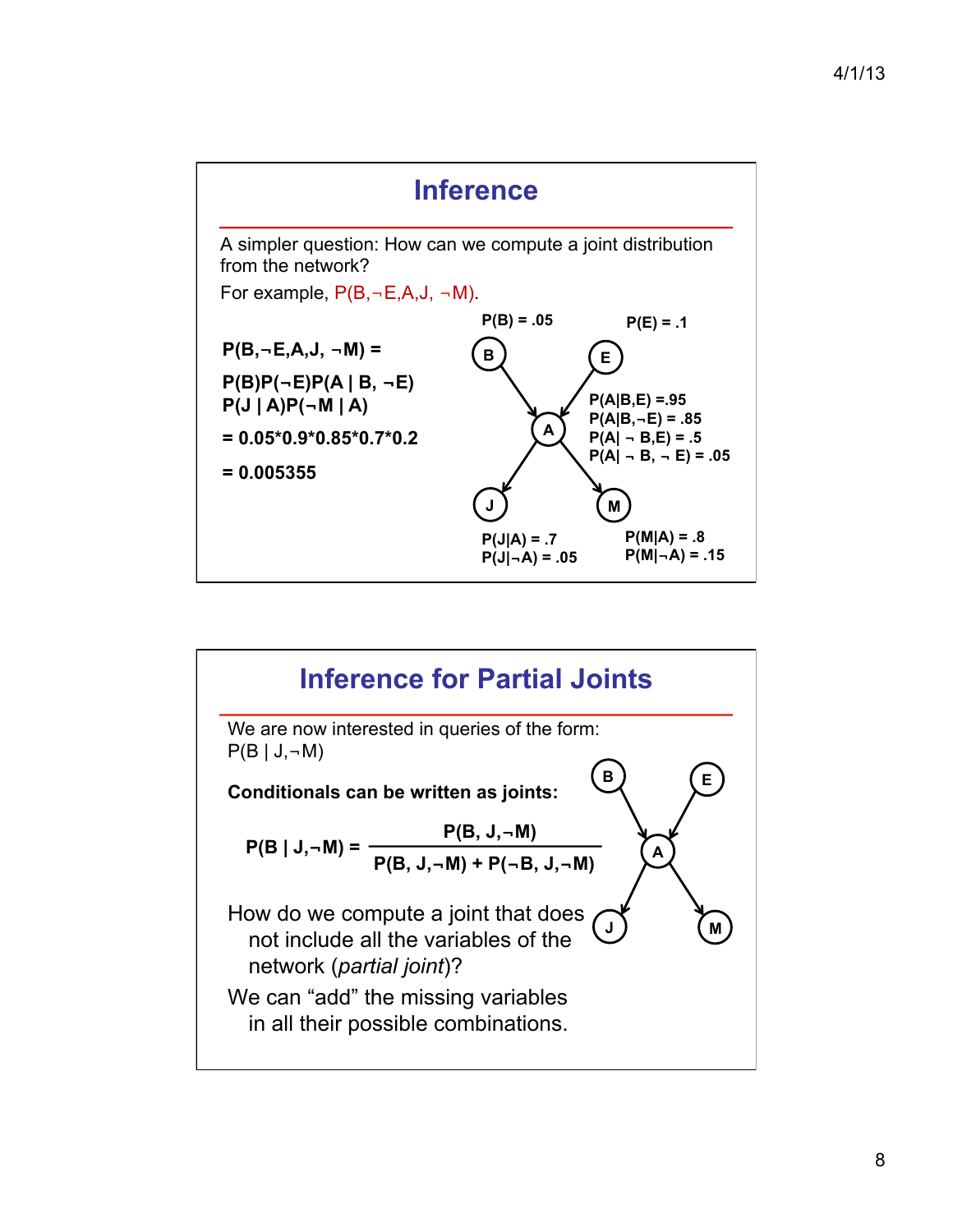

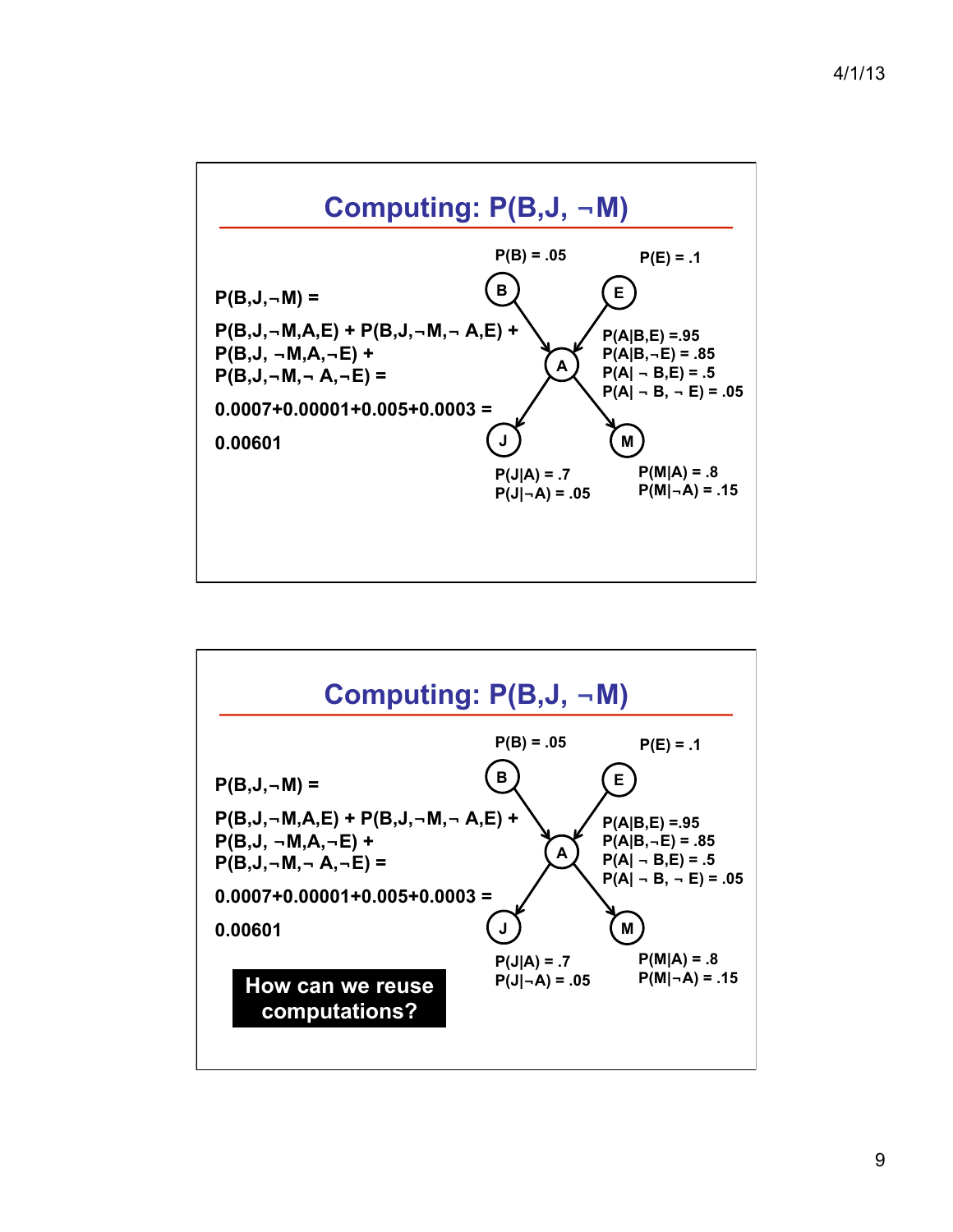

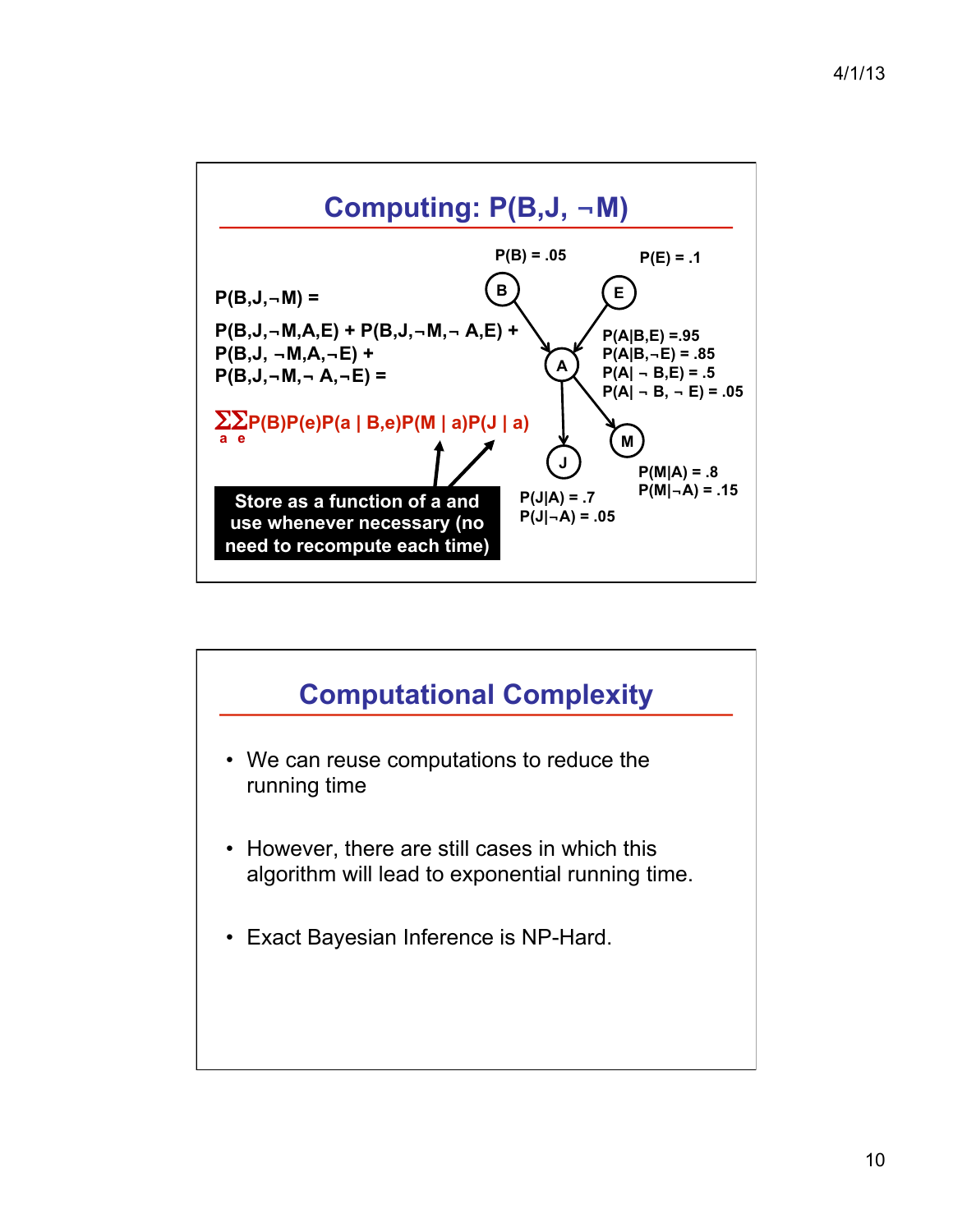

# **Using Sampling For Inference**  • Revisiting our problem to compute  $P(B | J, \neg M)$ • Looking at the samples we can count: - *N*: total number of samples - *Nc* : total number of samples in which the condition holds (J,¬M)  $-N_B$ : total number of samples where the joint is true (B,J, $\neg$ M) • For a large enough N:  $-N_c / N \approx P(J, \neg M)$  $-N_B/N$  ≈  $P(B,J,\neg M)$ • And so, we can set:  $P(B | J, \neg M) = P(B, J, \neg M) / P(J, \neg M) \approx N_B / N_c$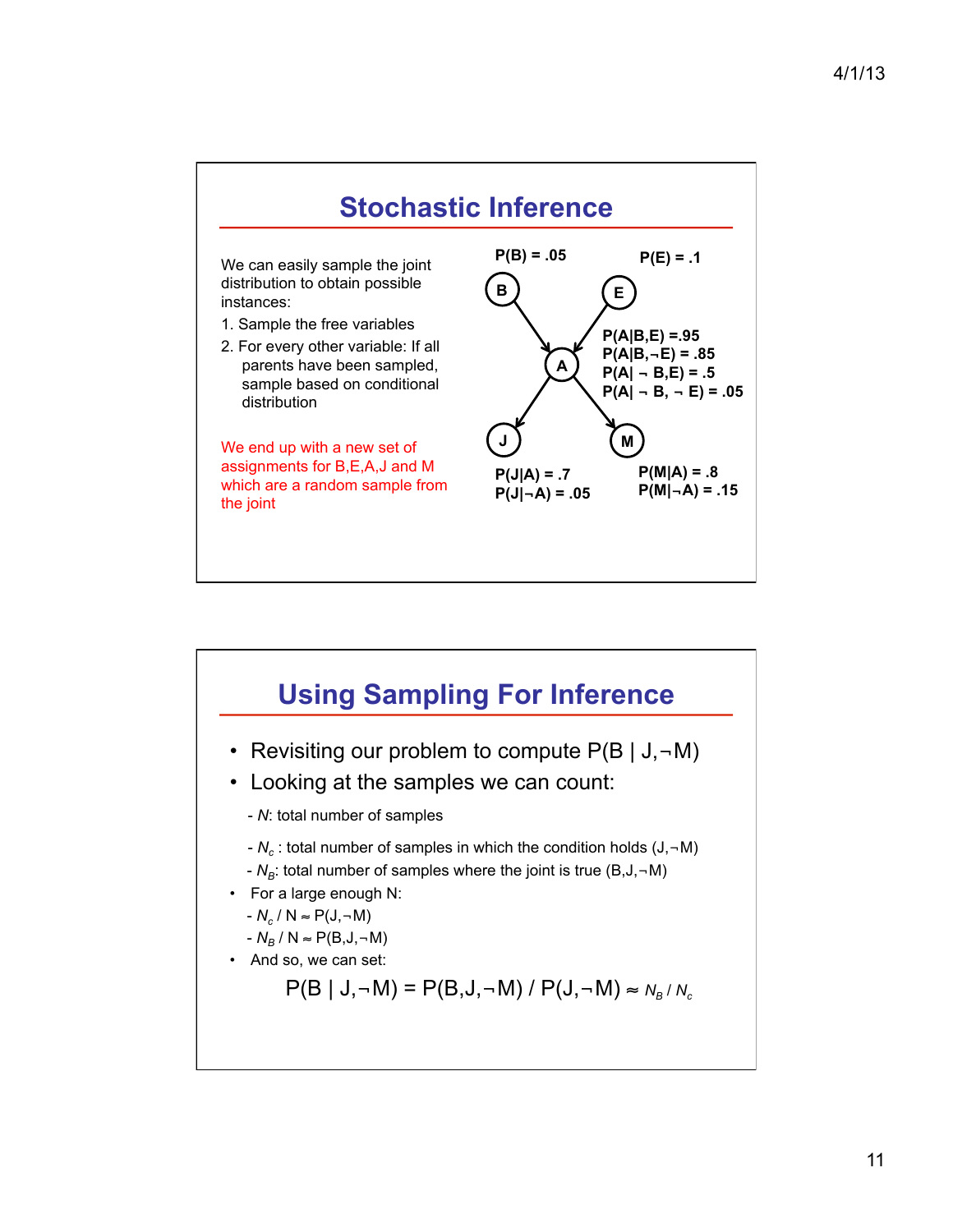